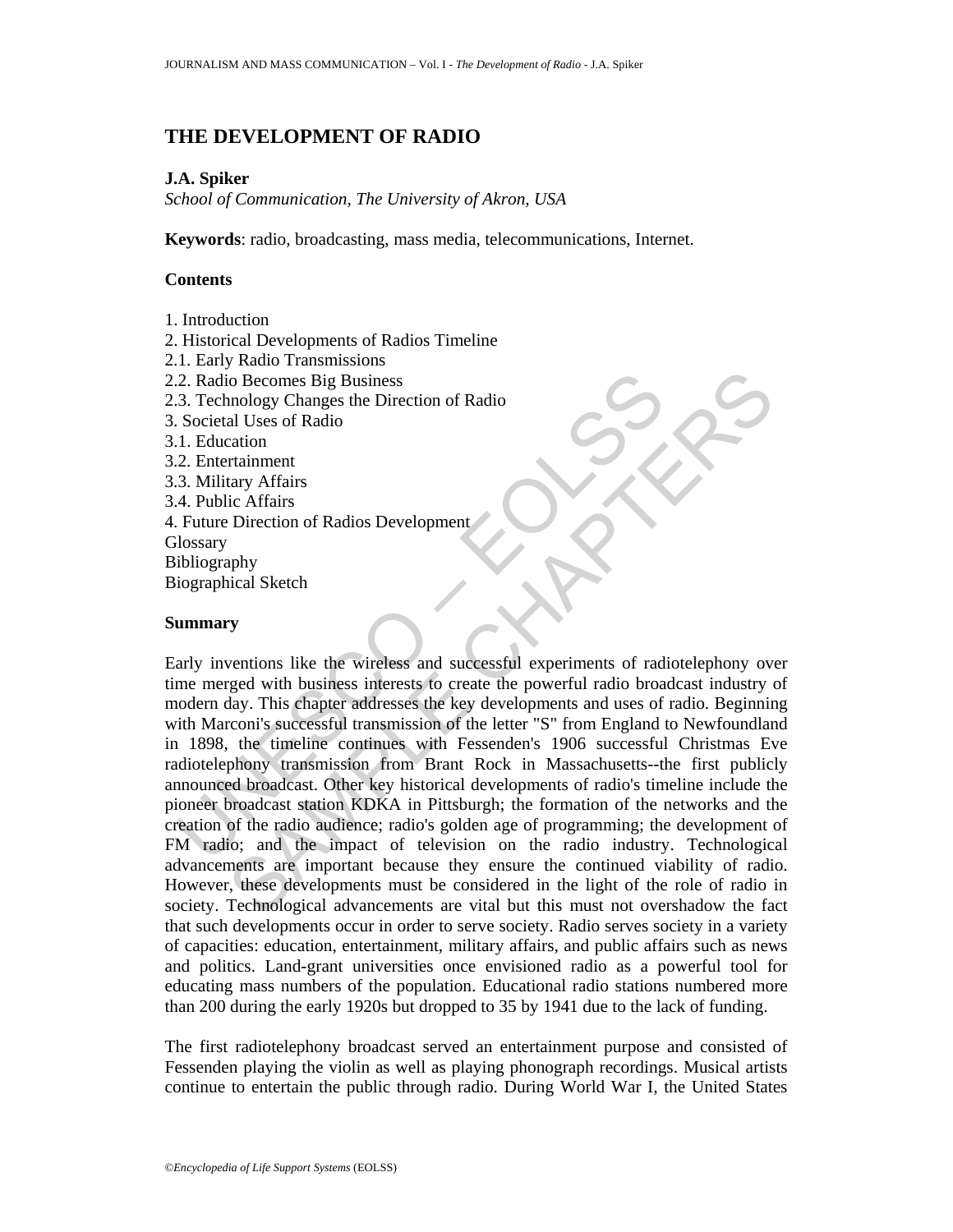government took control of radio airwaves by ordering amateur operators off the air and authorizing the Navy to exert complete control of what was perceived as a marine service. In 1920 private ownership was restored. During World War II, the American government limited the licensing of new radio stations. Political radio broadcasting began early in the United States during the late 1930s, with political candidates airing radio advertisements. Political radio became a staple of American society as early as 1944 when, due to poor health, FDR relied predominantly on radio to run his fourth successful presidential bid. On election night in 1944, the radio networks dropped regular programming in order to carry the election results. Political radio continues today with recent and current presidents' weekly radio broadcasts and an extensive variety of talk radio shows.

Broadcast journalism developed during World War II. Edward R. Murrow, considered to be the founder of broadcast journalism, became famous for his eloquent and vivid broadcasts describing the bombing of London by Hitler's warplanes. Listeners became so engrossed in Murrow's news coverage that they actually felt as if they were there and experiencing the terror in London. Countries use radio to project their policies and values onto other nations. Future technological advancements include the evolution into digital radio, the increasing value of micro-powered radio stations, and the future of radio and the Internet.

# **1. Introduction**

roadcast journalism developed during World War II. Edward R. Mu<br>
be the founder of broadcast journalism, became famous for his elector<br>
concleasts describing the bombing of London by Hitler's warplanes.<br>
Dengrossed in Murr is journalism developed during World War II. Edward R, Murrow, considere foundating becomes for his cloquent and vivis expect is describing the term fanctor of brackets is describing the term foundation, became fannous for Radio technology is a useful channel through which people communicate. Messages sent through invisible airwaves inform, persuade and entertain. Radio connects individuals across geographical, cultural, and even political divides. The British Broadcasting Corporation (BBC) was the first to use radio as a forum for addressing public issues. The BBC aired a debate on communism on February 22, 1923 and the public reaction was favorable. To understand the communicative power of radio one should examine the technological developments in order to realize radio's tangible capabilities, as well as the societal uses of such technologies in order to realize radio's intangible capabilities.

The technological and social aspects of radio are both addressed in this chapter. First, a timeline presenting technological accomplishments is outlined. Second, how society incorporated radio technology in useful ways is presented. As Judge Stephen B. Davis stated in 1927, "There probably has never been a scientific development that was as quickly translated into popular use as was radio broadcasting." Four ways in which radio serves society are discussed. Radio is educational, entertaining, and useful for increased awareness in both military and public affairs. The historical technological developments of radio's creation are addressed next.

# **2. Historical Developments of Radio's Timeline**

Inventors from all over the world contributed to the creation and development of radio. Early theories about radio were proven by later experiments and became a reality when devices were produced. As the public became more interested, radio became an organized profit-making industry. Technology continued to develop and radio was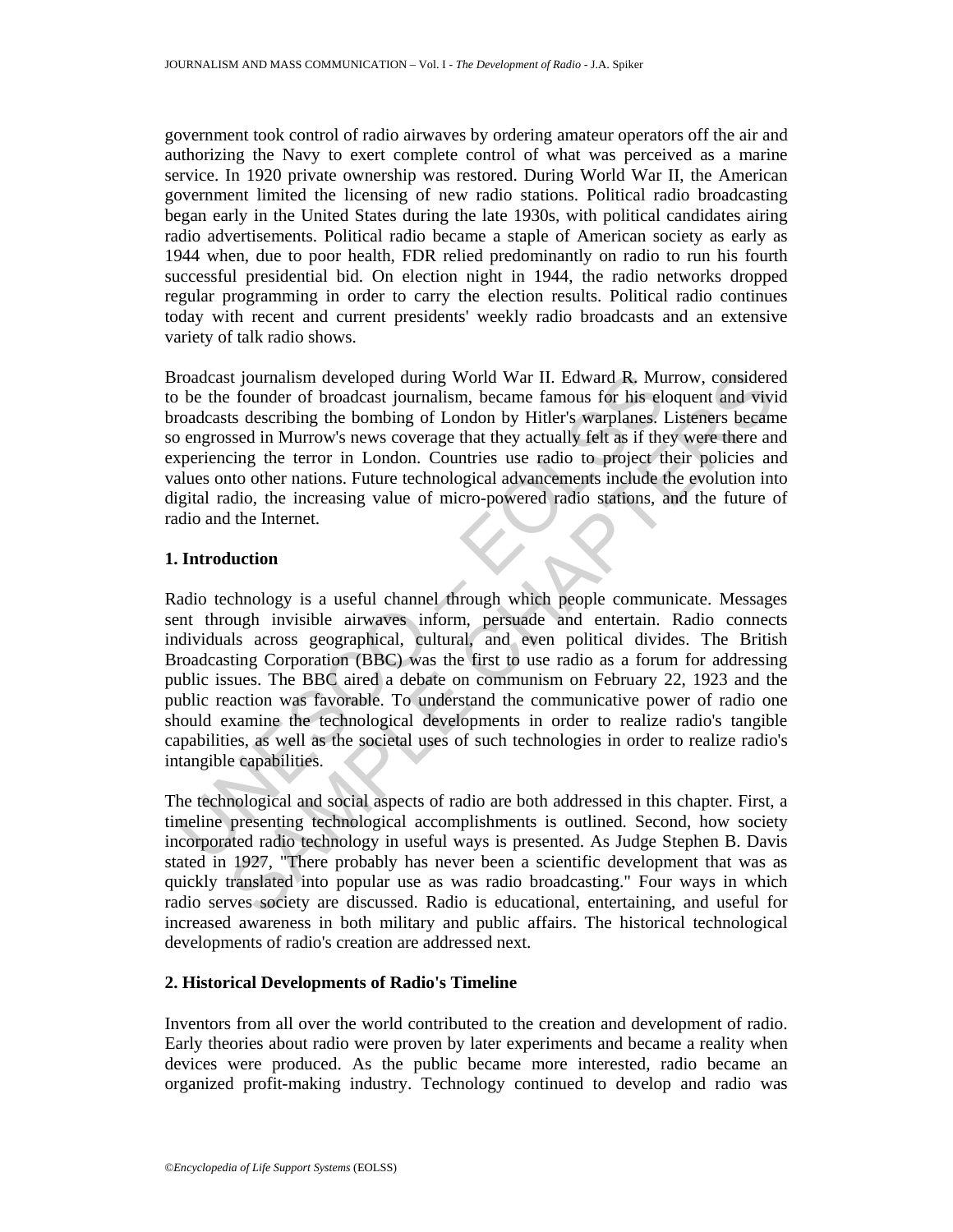improved, and then almost forgotten when the more exciting television appeared on the scene. Radio adapted, survived and spread throughout the world.

### **2.1. Early Radio Transmissions**

As early as 1895 and continuing to the present, inventors from around the world contributed to the creation and development of radio. In some cases, inventors in different countries invented the same devices because there was no quick way to communicate the development and successes of these devices. Eventually, this led to countless rivalries, claims, counterclaims and patent suits.

Radio technology started in 1864 when James Clerk Maxwell, a Scottish mathematician and physicist, theorized that when electricity passes through a wire, it gives off invisible waves under certain conditions. A young German named Heinrich Hertz proved this theory in 1887 and 1888. Professor Popov, a Russian scientist, experimented with wireless transmission around 1895. The Italian inventor, Guglielmo Marconi, successfully transmitted wireless signals in his radiotelegraphy experiments, which began in 1895 and continued through 1899. Marconi's wireless transmissions were first sent across distances of two miles on his father's Italian estate, then increased to eight miles or more. He transmitted across the English Channel and then the Atlantic Ocean. This last experiment involved transmitting the letter 'S' in Morse code from Newfoundland to England.

and physicist, theorized that when electricity passes through a wire, it gaves under certain conditions. A young German named Heinrich F<br>acves under certain conditions. A young German named Heinrich F<br>errory in 1887 and 18 icist, theorized that when electricity passes through a wire, it gives off invisible are certain conditions. A young German named Heindreh Hetz proved that that in 1887 and 1888. Professor Popov, a Russian scientist, exper Marconi's experiments used a spark gap transmitter that was effective for Morse code transmission but was incapable of voice or music transmission. The "arc" called the continuous wave system (CW) improved the transmission of messages over longer distances and was more efficient than the spark gap transmitter. Reginald A. Fessenden, a Canadian professor of electrical engineering at the University of Pittsburgh, believed there could be an even better system than the CW. Fessenden asked GE to design a transmitter using a high speed generator of alternating currents in order to create the type of carrier wave needed for voice transmission. A GE engineer, E. F. W. Alexanderson, did just that. In 1906, he developed the Alexanderson alternator, which was effective for longer distances and transatlantic communication.The first radiotelephony broadcast occurred in 1906 at Brant Rock, Massachusetts, when Fessenden sang and played the violin on Christmas Eve and then again on New Year's Eve. The audience consisted of a few notified newspaper representatives and shipboard operators. Some operators believed they were hearing angels' voices coming from their equipment. Fessenden aired the broadcast to gain publicity for his business interests, not as a program service for the public. In October 1917, the Russian cruiser Aurora aired the world's first public service broadcast.

The only way to make the alternator more powerful was to make it bigger. The large, bulky and heavy alternator was burdensome. Such negative qualities encouraged the creation of smaller, lighter inventions. By 1915, the vacuum-tube transmitter was developed using inventions from Lee de Forest and John Ambrose Fleming. The vacuum-tube transmitter was smaller in size and weight than the alternator, thus less burdensome. The U.S. navy used the vacuum-tube transmitter extensively in World War I. Radio was based on tubes until the late 1950s when the transistor was developed.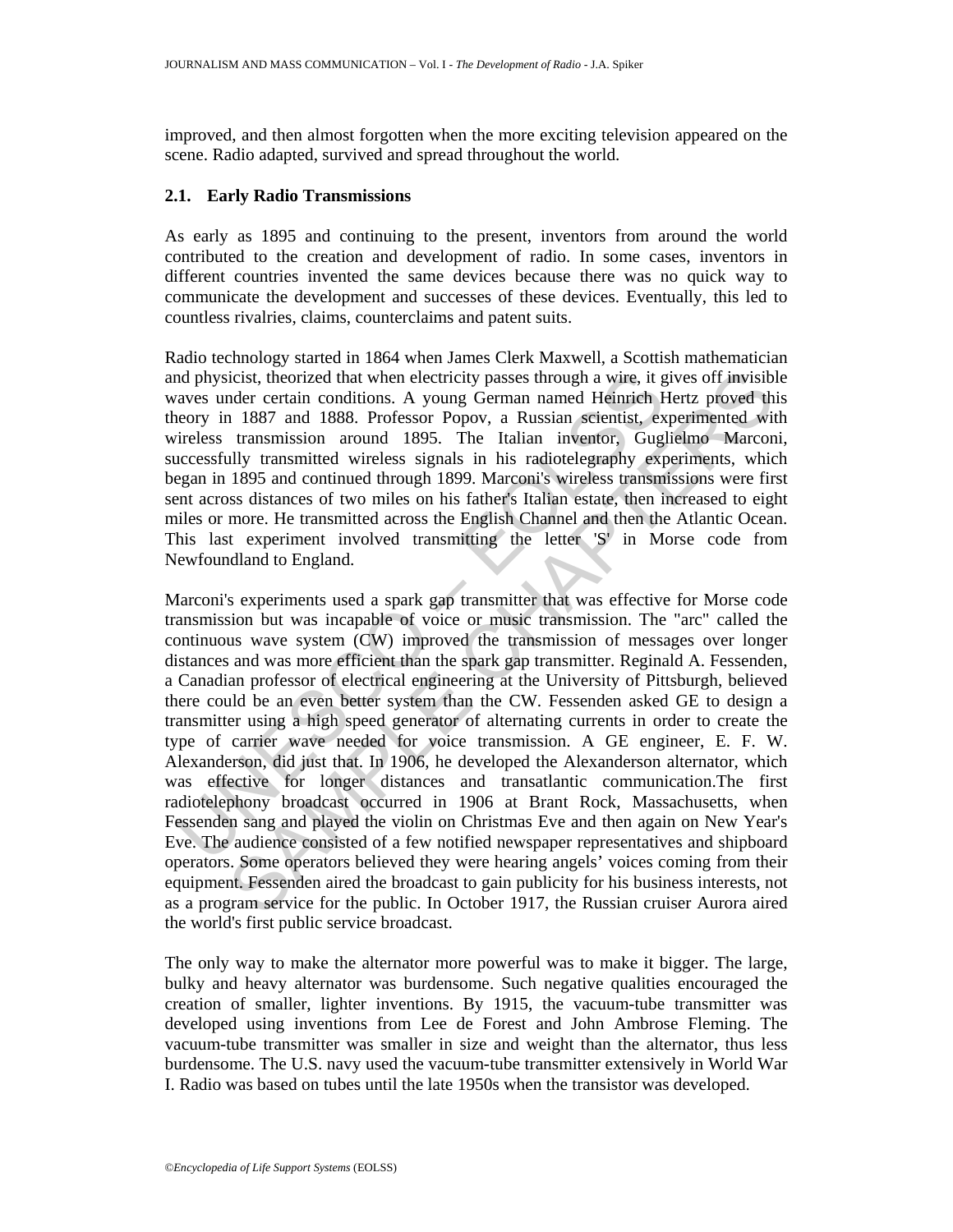### **2.2. Radio Becomes Big Business**

This chapter now addresses how radio was transformed from a technological innovation to an integral part of society. Radio became a large industry once radio networks were formed, audiences were targeted, and advertising was created.

# **2.2.1. Formation of Radio Networks**

ports to ships on the Great Lakes. KDKA in Pittsburgh, Pennsylva<br>re first and oldest radio station in the U.S. Dr. Frank Conrad was<br>roadcaster. Conrad began his career first as an independent amatur ra<br>reading as<br>as in the b ships on the Great Lakes. KDKA in Pittsburgh, Pennsylvania is considere and oldest radio station in the U.S. Dr. Frank Conrad was the stations fire<br>ter. Conrad began his career first as an independent amateur radio opera Amateur radio operators started radio stations as early as 1909 in the United States. "Doc" Herrold broadcast one night a week in San Jose, California until World War I, when amateur stations were closed. However, the University of Wisconsin at Madison was permitted to operate as a telegraph station during World War I, sending weather reports to ships on the Great Lakes. KDKA in Pittsburgh, Pennsylvania is considered the first and oldest radio station in the U.S. Dr. Frank Conrad was the station's first broadcaster. Conrad began his career first as an independent amateur radio operator. He was in the habit of going on the air every Sunday and Wednesday night, talking about news on the air and playing records by placing the microphone next to the phonograph. The Westinghouse Company noticed his regular broadcast schedule, and decided to generate public interest in the radio market. It convinced Conrad to set up his transmitter on top of their building. Together, they applied for special call letters and a frequency through the Department of Commerce (the Federal Communications Commission did not exist yet). KDKA went on the air on November 2, 1920 to broadcast the election results from the presidential election and has operated ever since. The number of radio stations grew rapidly from 30 broadcasting stations authorized by the U.S. Department of Commerce in January 1922, to 218 by May 1922, 556 by March 1923, increasing to 765 by 1940. The early broadcasters' involvement in radio was of a secondary interest. The owners were varied and included radio manufacturers, educational institutions, newspapers, department stores, automobile dealers, music stores, churches, police and fire departments in cities, hardware stores, and even railroad and telephone companies.

Early in radio history, there was the idea of connecting radio stations for simultaneous broadcasting called "chain broadcasting" or "networking. " The first such successful attempts were typically one-time events, such as a remote coverage of a sporting event sent over telephone lines. AT&T engineers set up the first U.S. network broadcast on January 4, 1923, using telephone circuits to connect the transmitters of WNAC in Boston and WEAF in New York for a five-minute saxophone solo. By June of that year, four stations were connected--WEAF in New York City; WGY in Schenectady, New York; KDKA in Pittsburgh; and KYW in Chicago--for a one-time program celebrating the electric light. In July, WEAF sent several programs each day to WMAF in South Dartmouth, Massachusetts. The WEAF group, the AT&T radio network, was composed of over 20 stations by 1925. Radio networking was evolving and growing.

Radio stations switched owners as businesses fought for control of the radio market. The WEAF group became the Broadcasting Company of America and was sold to NBC, the National Broadcasting Company (a consortium of RCA, GE and Westinghouse) for \$1 million in 1926. NBC broadcast programs that could be heard all the way to Kansas City. By 1927, NBC had so many affiliated stations that a second network was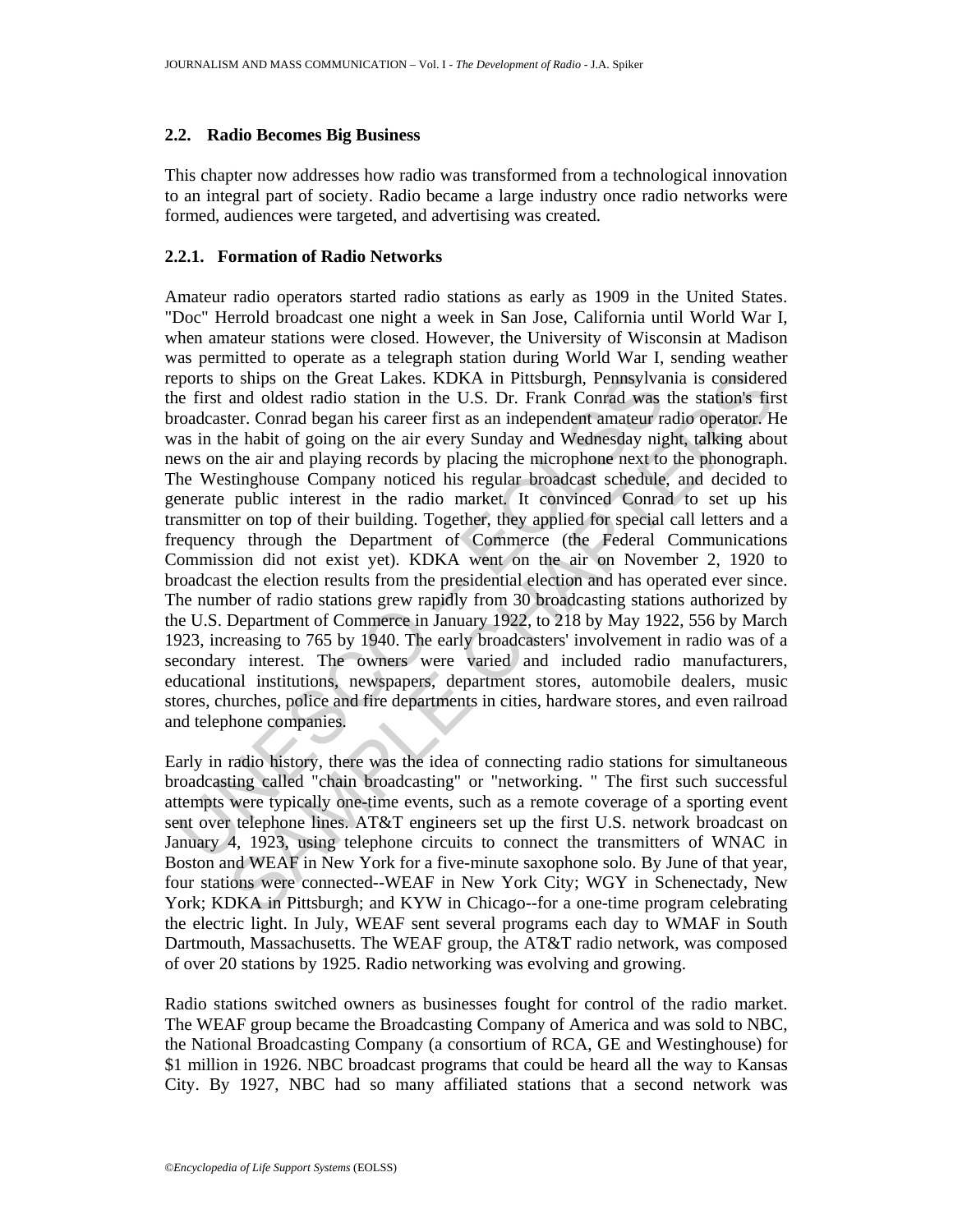established with WJZ in New York. This was used as the base station. To distinguish between the two networks, NBC labeled one network the NBC-Red Network (WEAF) and the other the NBC-Blue Network (WJZ). By 1928, NBC was broadcasting coast-tocoast.

Recognizing NBC's success, Arthur Judson, a business manager of the Philadelphia Orchestra, formed a rival network to NBC in 1927. However, Judson was unsuccessful and merged with Columbia Records. This merger did not succeed and William S. Paley stepped in and purchased the two companies in 1928. Paley had a prior interest in radio and had advertised his family's cigar business on Judson's network. Paley officially changed the network's name to the Columbia Broadcasting System (CBS).

The Mutual Network (MN) was formed. Unlike NBC and CBS, MN had no<br>production centr. MN was based on mutual support, and participating station<br>share programs. Although MN comprised 40 percent of the radio market after<br>Var I In 1935, The Mutual Network (MN) was formed. Unlike NBC and CBS, MN had no national production center. MN was based on mutual support, and participating stations agreed to share programs. Although MN comprised 40 percent of the radio market after World War II, it was one of the weaker networks because MN did not have stations in every market. Most of the major-market radio stations were already affiliated with NBC and CBS. Most of the MN member stations were typically smaller and less important.

1935, The Mutual Network (MN) was formed. Unlike NBC and C<br>
ational production center. MN was based on mutual support, and part<br>
greed to share programs. Although MN comprised 40 percent of the r<br>
ordd War II, it was one o After NBC lost legal challenges to the FCC chain regulation rules in 1943, NBC sold one of its two networks. The "NBC-Red Network" became known as NBC. The NBC-Blue Network was sold and combined with WMCA, a New York based station. In 1945, after FCC approval, the former NBC-Blue Network officially became the American Broadcasting Company (ABC). The radio networks were formed. (See *International Communications and Media Networks*.)

# TO ACCESS ALL THE **16 PAGES** OF THIS CHAPTER, Visit: http://www.eolss.net/Eolss-sampleAllChapter.aspx

#### **Bibliography**

- - -

Blin, B. (1997). The first half-century (1895-1945). *The Unesco Courier* No. 2, 16-21. [Milestones of radio history are listed].

Denny, Jr., G. V. (1941). Radio builds Democracy. *Journal of Educational Sociology* Vol. 14, Issue 6, 370-377. [This article reviews historical events between the 1920's and the 1940's when radio was used for public debates and political discussions].

Head, S. W., and Sterling, C. H. (1990). *Broadcasting in America: A survey of electronic media*, Boston: Houghton Mifflin Company. 615 pp. [This comprehensive text addresses the history, technology, business, and legal perspectives of media].

Siepmann, C. A. (1941). Can radio educate? *Journal of Educational Sociology* Vol. 14, Issue 6, 346-357. [The power of radio to unite a nation is addressed].